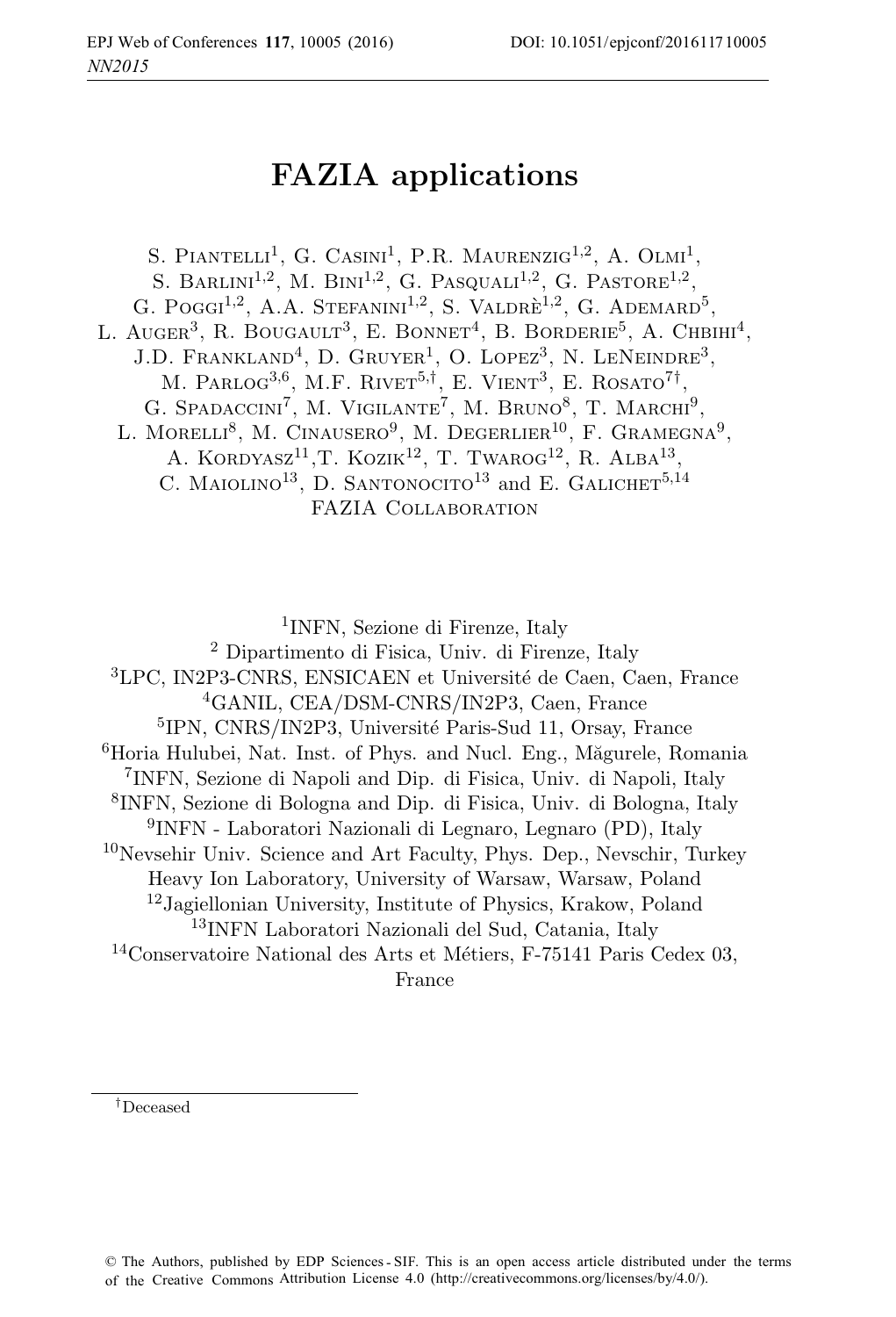#### **Abstract**

The present status and the perspectives of the FAZIA project are presented. The main achievements in terms of identification thresholds and isotopic resolution are discussed, together with the adopted technical solutions. The detector is particularly well suited for the investigation of isospin transport phenomena at intermediate beam energies; perspectives to reduce the identification thresholds to cope with lower energy ISOL beams are briefly introduced. Some experimental results concerning isospin transport effects obtained with a test telescope are presented. The study of isospin transport phenomena can give information on the symmetry energy term of the nuclear equation of state by comparing the experimental results on isospin related observables with the predictions of transport codes.

### **1 Introduction**

The aim of the FAZIA (Four- $\pi$  A and Z Identification Array) project [1] is the design and construction of a  $4\pi$  detector with high resolution and low thresholds, which should be used both with stable beams (at GANIL (Caen, France), INFN-LNL (Legnaro, Italy), INFN-LNS (Catania, Italy)) and with radioactive beams (at SPIRAL2, SPES, EURISOL) in the range 10-50AMeV. Several European institutions are involved in the project and the R&D phase (concerning detectors, electronics and identification techniques) started in 2006.

The detector consists of blocks, each one comprising 16 three-layer telescopes. Each telescope, with an active area of  $20x20mm^2$ , includes a first  $300\mu$ m-thick Silicon (Si) layer, a second  $500\mu$ m-thick Si layer, followed by a 10cm-thick CsI(Tl) crystal read out by a photodiode. Each telescope is fully equipped with digital electronics and the Si detectors are reverse mounted in order to improve the Pulse Shape Analysis (PSA). Concerning identification techniques, the Collaboration uses the standard  $\Delta E$ -E method for particles punching through the first Si layer, obtaining isotopic resolution up to  $Z \sim 23$ . Particles stopped in the first layer are, on the contrary, identified by means of the PSA, exploiting either the "Energy (E) vs. Rise time of the Charge signal  $(Q_{trise})$ " correlation or the "E vs. Maximum of the Current" signal  $(I_{max})$ " correlation; if the range of the particles in Si is greater than a given threshold, with a minimum value of  $30 \mu m$  and increasing with the charge of the ion, they can be identified in charge, up to that of the projectile. Concerning isotopic resolution, this is possible up to  $Z \sim 15$  if the range of the particles in Si is greater than a certain threshold, starting from a minimum value of  $150 \mu m$  and increasing with Z.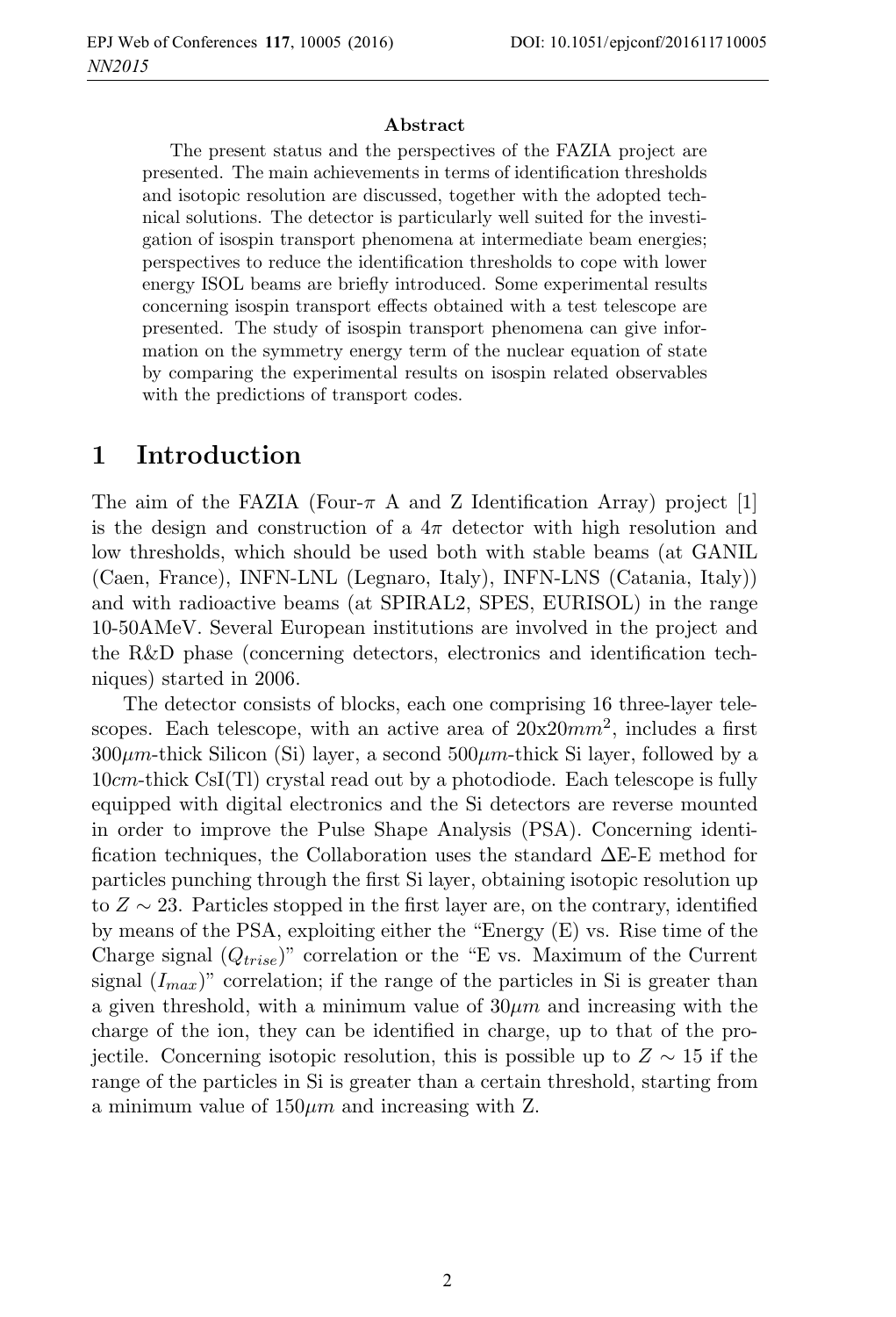During the R&D phase in the period 2007-2012 many tests of prototypes of the telescope were performed under beam at LNL-INFN , LNS-INFN and GANIL, obtaining very good performances in terms of identification capabilities (mass and charge) and thresholds. In December 2014 there was the commissioning of the first complete block and in June 2015 there was the first physics experiment with 4 blocks; data analysis is in progress. In December 2015 the second physics experiment will take place and, starting from 2016, 12 blocks of FAZIA (the so-called FAZIETTO) will be moved to GANIL, to be coupled with INDRA [2]. After 2020 FAZIETTO will be probably moved to LNL in order to exploit the first beams of SPES.

# **2 The FAZIA recipe**

The main results obtained during the R&D phase are described in many technical papers (see [1] and references therein, with ref [41] now substituted by [3]).

Among the main prescriptions used by the Collaboration we can cite that:

- n-Transmutation Doped Si detectors with good doping uniformity  $(< 3\%)$  are used. Detector uniformity has strong influence on the identification capability: for example, in fig. 5 of [4]  $E - Q_{trise}$  correlations for detectors with different homogeneity are presented, clearly showing the improvement on the charge resolution when detectors have homogeneities below 1\%.
- The thickness uniformity of Si is within  $\sim 1 \mu m$ ; this is important to improve the quality of the  $\Delta E - E$  correlation.
- Si detectors are obtained from wafers cut at  $7^{\circ}$  off the  $< 100 > \text{axis}$ , in order to minimize channeling; this prescription improves significantly the isotopic resolution both on the  $\Delta E - E$  correlation and in PSA, as it is shown in fig. 2 and fig. 3 of [4]: when particles enter along a crystallographic axis or plane, the isotopic resolution considerably worsens.
- Si detectors are reverse mounted; this is fundamental for the PSA. In fact the differences of signal shapes for light and heavy ions is maximized for rear injection (i.e. entrance from the low electric field side), as shown in fig. 2 of [5]; as a consequence, for the same detector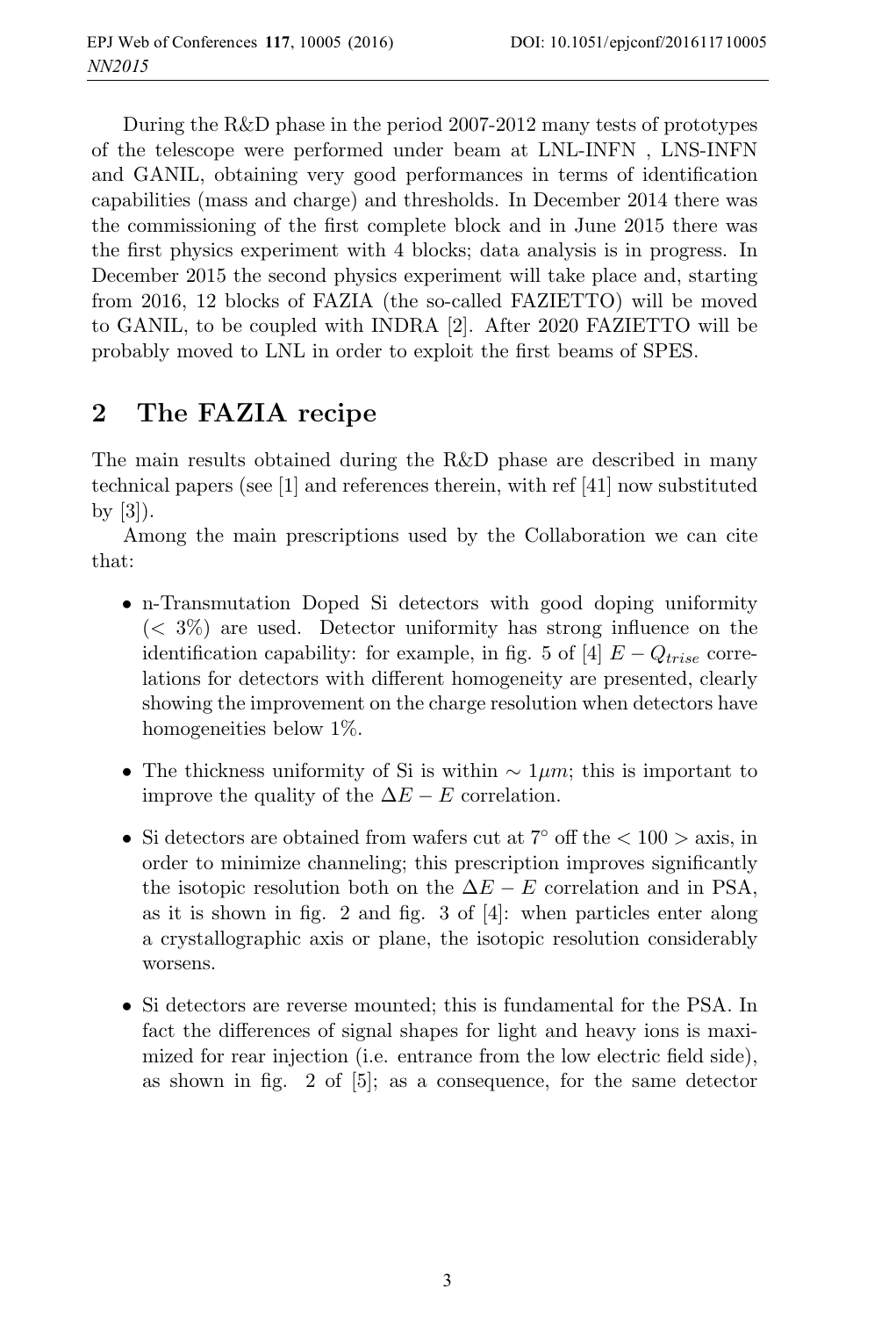used both in rear and in front configuration, the charge identification threshold significantly decreases for the reverse mounting, as it is clearly shown in fig. 10 of [5].

- a thin Al layer is deposited on both sides of the Si in order to reduce sheet resistance to few  $\Omega$ ; this prescription allows to get better timing properties, thus improving the quality of the signal rise time measurement and -as a consequence- of the PSA.
- The Front End Electronics (FEE) and the preamplifiers, all purposely developed by the collaboration, are located inside the vacuum scattering chamber, in order to reduce the noise pickup; the connection between the vacuum chamber and the external world takes place only through a 3Gb/s optical fiber.
- The collaboration has also developed proper algorithms for digital signal shaping, whose implementation is mandatory to improve the quality of the charge and mass resolution. For example, we can cite the use of a cubic interpolation on four consecutive samples to extract the maximum of the current signal (left side of fig. 1), to be compared with the result obtained taking directly the sample with the maximum value of the current (right side of fig. 1): the isotopic resolution associated with the former technique is significantly better than in the latter case.
- Finally, the voltage drop across the detector is kept constant, by online monitoring the reverse current and consequently adjusting the applied voltage.

The quality of the obtained identification is very good: as an example, fig. 2 presents the Particle Identification (PI) spectrum obtained from the  $\Delta E - E$  correlation for particles punching through the first Si layer and stopped in the second Si layer (from  $[6]$ ). Only the regions with  $Z=11$ -14 and Z=22-27 are shown. Isotopic resolution is clearly seen up to  $Z \sim$ 23. Concerning PSA, the results obtained for the charge identification are shown in fig. 10, 11, 13, 15 of [6], while Ref. [3] shows the extremely good performances of a not completely depleted detector.

### **3 FAZIA applications and results**

The physics which should best exploit the very good capabilities of FAZIA in terms of isotopic resolution and low thresholds concerns the study of the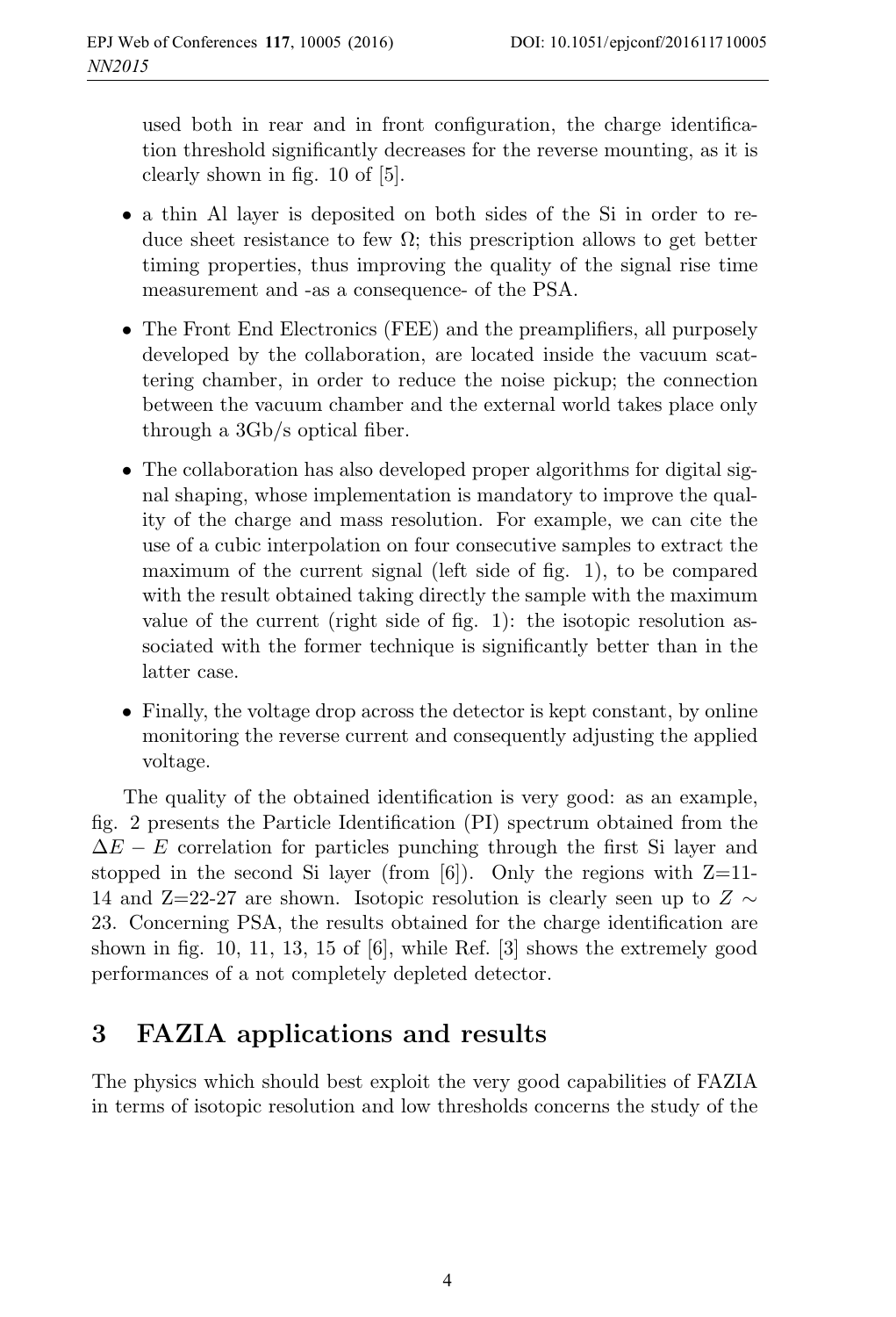

Figure 1: E vs.  $I_{max}$ . Left side:  $I_{max}$  obtained via cubic interpolation on four consecutive samples. Right side:  $I_{max}$  without interpolation.



Figure 2: PI spectrum from  $\Delta E - E$  correlation for particles punching through the first Si layer and stopped in the second Si layer (with  $Z=11-14$  and  $Z=22-27$ ) (from [6])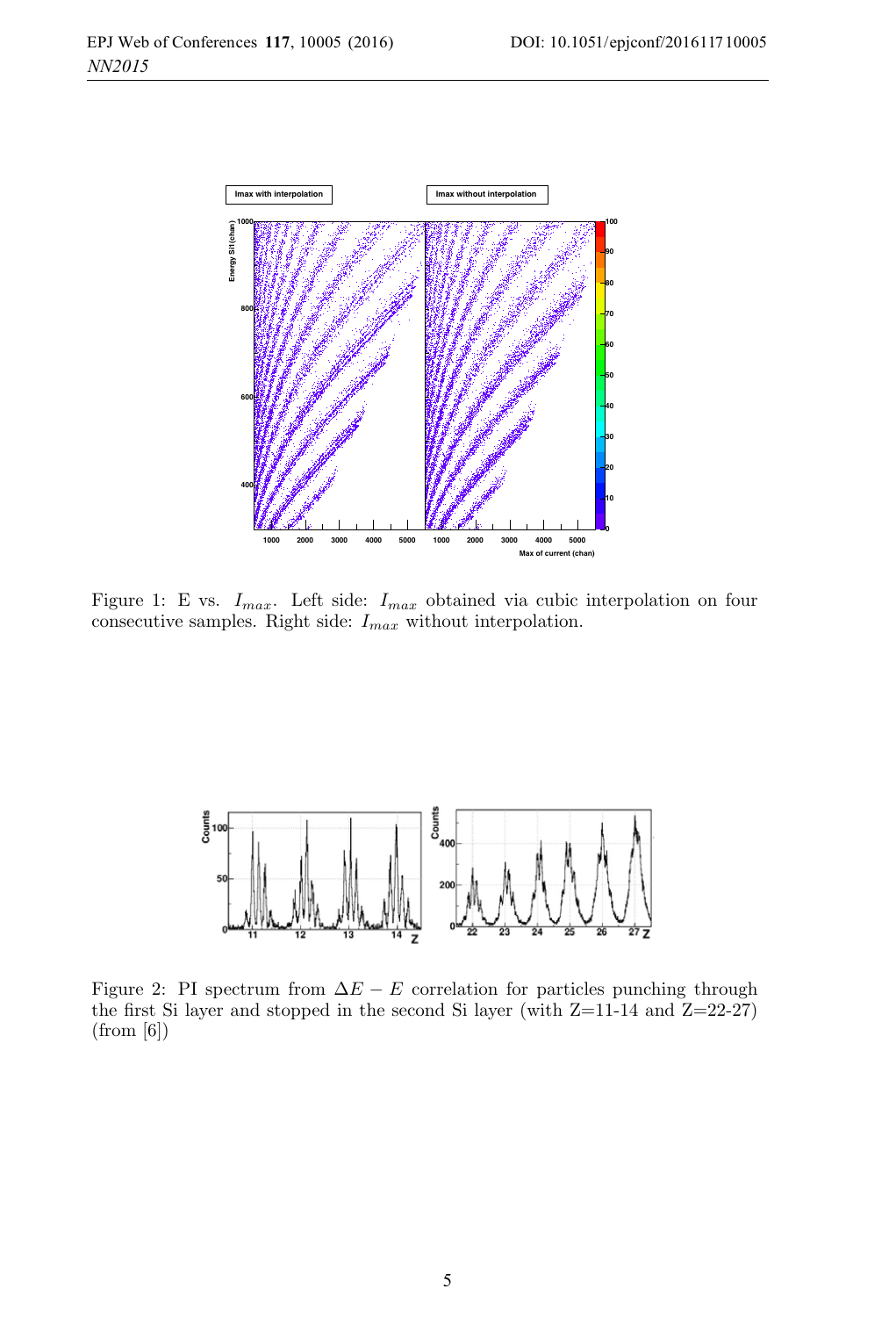isospin of the ejectiles at medium-low beam energies; this kind of study is important because it can give information on isospin transport phenomena, which are strictly connected to the density dependence of the symmetry energy term of the nuclear equation of state, not well known far from normal conditions. In particular, we expect effects of isospin diffusion, sensitive to the symmetry energy itself, driven by the isospin gradient between target and projectile, and effects of isospin drift, sensitive to the derivative of the symmetry energy and driven by the density gradient between regions at normal density (QuasiTarget (QT) and QuasiProjectile (QP) zone) and the more diluted neck zone [7, 8]. Information on the symmetry energy behaviour can be obtained comparing experimental results on isospin related observables to the prediction of theoretical model, such as for example transport models like SMF [9] or AMD [10], including different recipes for the density dependence of the symmetry energy.

Experimental evidence of isospin transport phenomena have been already obtained also by the FAZIA Collaboration thanks to inclusive data taken in 2011 during a test experiment performed at LNS-INFN with one prototype of the FAZIA telescope [11]. In particular, we investigated the reactions  ${}^{84}Kr+{}^{112,124}Sn$  at 35AMeV and the angular coverage of the detector was such that it mainly detected ejectiles coming from the QP phase space and the neck zone. We found evidence of isospin diffusion by comparing the average isospin  $\left\langle \langle N/Z \rangle \right\rangle$  of the ejectiles as a function of their charge for the two different reactions: the  $\langle N/Z \rangle$  is sistematically higher when the target is the n-rich  $124Sn$ , thus indicating a isospin transport from target to projectile (see fig. 5 of [11]). Moreover, we found evidence of isospin drift looking at  $\langle N/Z \rangle$  as a function of the lab velocity for light products: light fragments emitted closer to the centre of mass (i.e. possibly coming from the neck source, a dilute zone) show a neutron enrichment with respect to those emitted closer to the QP velocity (i.e. coming from a zone at normal density), see, for example, fig. 3, adapted from fig. 6 of [11].

On the same set of data, the N and Z staggering was investigated too [12]. This phenomenon might affect the comparison of experimental data and theoretical models if not properly taken into account by the afterburner codes.

In June 2015 a first physics experiment with 4 complete block was done at INFN-LNS (see left part of fig. 4), on the system  ${}^{80}Kr + {}^{48,40}Ca$  at 35AMeV; at present data analysis is in progress. The experimental counts in polar representation are shown in fig. 4 right part. Note that this was the first time that more than one block was acquired in coincidence. The main goal of the experiment is to extend the study of the isospin transport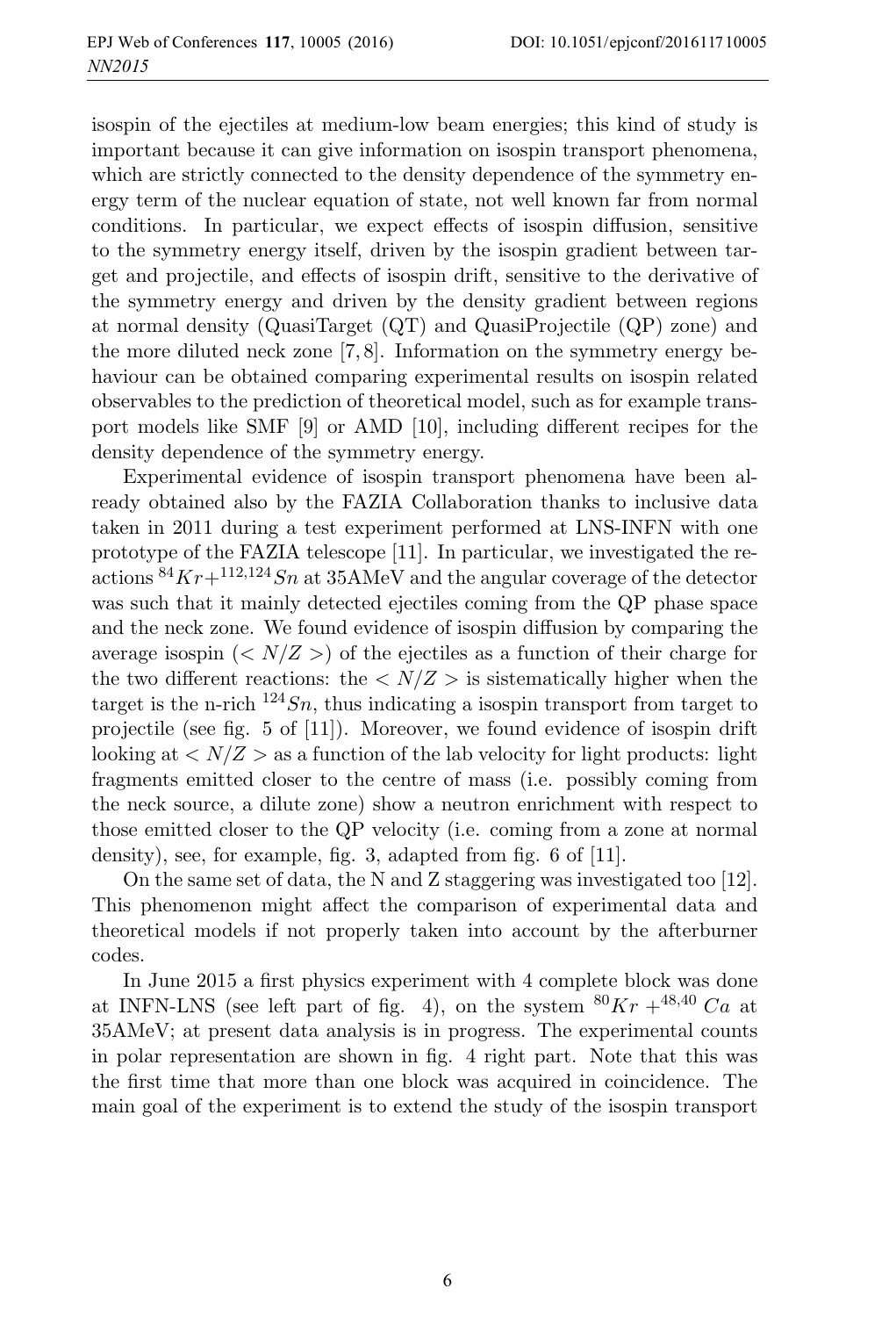

Figure 3: Average isospin as a function of the lab velocity for Z=4. Adapted from fig. 6 of [11]



Figure 4: Left part: Four complete blocks of FAZIA inside the Ciclope scattering chamber of INFN-LNS during the first physics measurement in June 2015. Right part: Experimental raw counts in polar representation

process already undertaken in the test experiment of 2011. In particular, it will be possible to classify the events in different bins of centrality. Moreover the isotopic composition of both fission fragments coming from the QP will be measured in coincidence.

Starting from the end of 2016, 12 blocks of FAZIA will be moved to GANIL, in order to be coupled to INDRA after removing the first rings. This composite setup will have innovative characteristics; in fact in the forward direction it will provide performances comparable to a spectrometer for medium-light nuclei, but it will also allow the simultaneous measurement of more fragments in coincidence (for example, this point is extremely important for fission events), togheter with a  $4\pi$  coverage.

In 2020 low energy ( $\leq 10 A MeV$ ) radioactive beams from SPES will